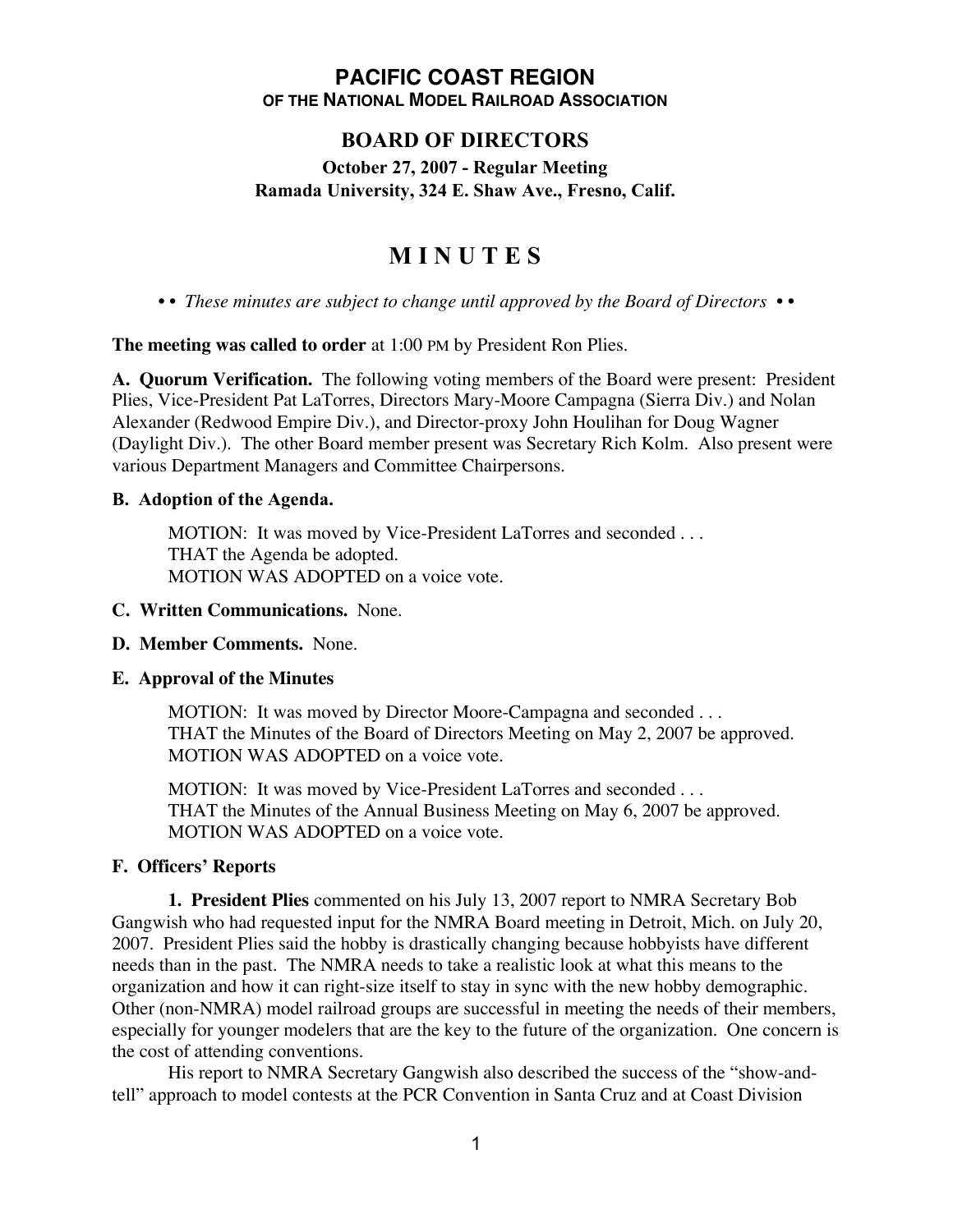meets. There is no judging and no big write up; everyone simply enjoys, and learns from, each others' work. He believes the old NMRA style contests served their purpose in the past, but are or should be on their way out.

On a policy matter, he expressed concern that the NMRA has not produced on-line access to membership data that was promised when the new NMRA Regulations were voted in 2004.

**Jim Long represented President Plies** at the annual meeting of NMRA's Regional Advisory Council (RAC) during the NMRA Convention in July. Of the 17 regional presidents, Jim Long and one regional president were the only ones who showed up, along with NMRA Director Bob Ferguson who represents the RAC on the NMRA Board of Directors.

Jim Long reported that the NMRA Board increased the annual rebate to regions for nonacturial life members from \$0.50 to \$2.00, thanks to NMRA Director Bob Ferguson. Also, the NMRA Board changed its fiscal year to coincide with the calendar year. Beginning Jan. 1, 2008, the cost of a *Scale Rails* subscription will increase to \$15, but the NMRA annual dues of \$36 will remain the same. The total for a PCR member, including \$6 for the *Branch Line*, will be \$57.

**2. Vice-President LaTorres** discussed his written report. He is starting to make progress in coordinating the activities of the PCR, the Divisions, NMRA, SIGs, clubs and other model railroading events in an attempt to minimize scheduling conflicts. He'll be working with Division Superintenents on this. He'll also work with the PCR Membership Manager to help the Divisions get access for membership tables at model railroad related events in their local areas.

He pointed out an ambiguity between the national and local application forms for NMRA's one-time 6-month Rail Pass. It would be in the best interests of PCR to cover the cost of the *Branch Line* during the 6 months (two issues), *See motion under Item J.3.*

**3. Treasurer Altbaum** submitted his written report prior to the meeting with a financial statement and proposed Budget for FY 2008. The finances of the Region have remained stable since the changes brought about by the NMRA single dues system. *See Budget approval under Item K.1.*

**4. Secretary Kolm**. No report.

#### **G. Directors' Reports**

**1. Daylight Division: Director-proxy Houlihan** handed out Director Wagner's written report about recent and upcoming events. Suzie Paff will take over as Chief Paymaster/Clerk.

**2. Coast Division: Director Paul** was not present. No report.

**3. Sierra Division: Director Moore-Campagna** summarized her written report about recent and upcoming events. The Division has been pleased that many PCR members are attending other Divisions' events, which is an excellent trend. She said she would like to see the PCR re-institute leadership training for members who are willing, but might be hesitant, to step into leadership roles at the Division level. This could be a clinic at a PCR convention.

**4. Redwood Empire Division: Director Alexander's** written report commented that a very small cadre of active members regularly attend meetings and do the necessary jobs. His main subject was the PCR convention that the Division should be hosting in 2010, but is unable to present a bid. *See Convention Department report under Item H.4.*

**5. Hawaiian Division: Director Minton** was not present. No report.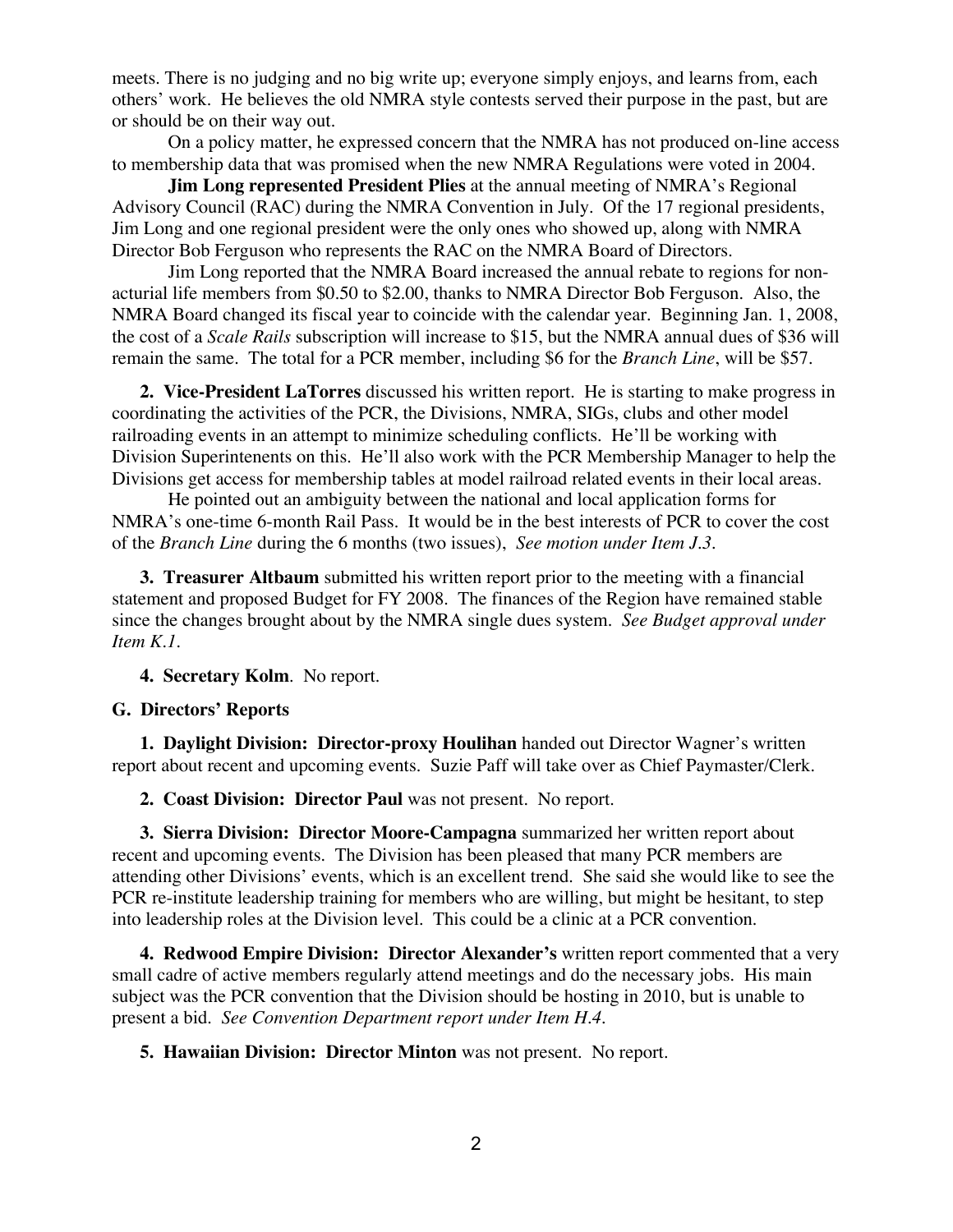## **H. Department Reports**

# **1. Administration Department**

**• Budget and Finance Committee.** The Board discussed the various financial accounts and assets maintained by PCR, with a concern that too much money is sitting in low-interest or no-interest accounts. One suggestion was that PCR have only one checking account, which would be tied-in to the various savings accounts.

The need for a separate checking account for each convention was discussed, noting the difficulty in setting them up. There was a recommendation that there be two permanent checking accounts for conventions, alternating use of the accounts from year-to-year. Discussion touched on the funds from the NMRA 2000 Convention. There was a comment that PCR has no claim on that money, which is held by a separate non-profit corporation.

 The Board did not want to take action on any this until it can be discussed with the Treasurer. Director-proxy Houlihan argued that action should not wait until the next Board meeting because there is interest to be earned, which led him to make the following motions.

MOTION: It was moved by Director-proxy Houlihan and seconded . . .

THAT the Officers of PCR meet and (1) decide what changes are prudent with regard to PCR's financial accounts and investments considering the concerns and ideas discussed by the Board, (2) implement their decision, and (3) report back at the next meeting what action they have taken.

MOTION WAS ADOPTED on a voice vote.

*SECRETARY'S NOTE: This motion (above) appears to be directed to the Budget and Finance Committee, consisting of the President, Vice-President, and Treasurer, which is responsible for financial planning.*

MOTION: It was moved by Director-proxy Houlihan and seconded . . .

THAT the Officers of PCR propose a By-Laws amendment to create two checking accounts for conventions, which would be alternated in use from year-to-year.

MOTION WAS ADOPTED on a voice vote.

*SECRETARY'S NOTE: This motion (above) is also directed to the Budget and Finance Committee, which would forward any proposed amendment to the By-Laws and Manual Committee for review. The Chairperson of the By-Laws and Manual Committee would submit the Committee's recommention to the Board of Directors. Such operating detail would normally be in the Manual of Operations, not in the By-Laws.*

**• Honors Committee.** No report.

**• Storekeeper Steve Skold** submitted his written report (inventory of PCR property).

**• Audit Committee. Chairperson Dennis Stokely** said he will followup and conduct the required audit of the PCR financial accounts.

# **2. Membership Department.**

**• Education Committee.** Chairperson Chuck Mitchell summarized his written report saying that many things can and should be done. He will be seeking assistance and guidance from the Board.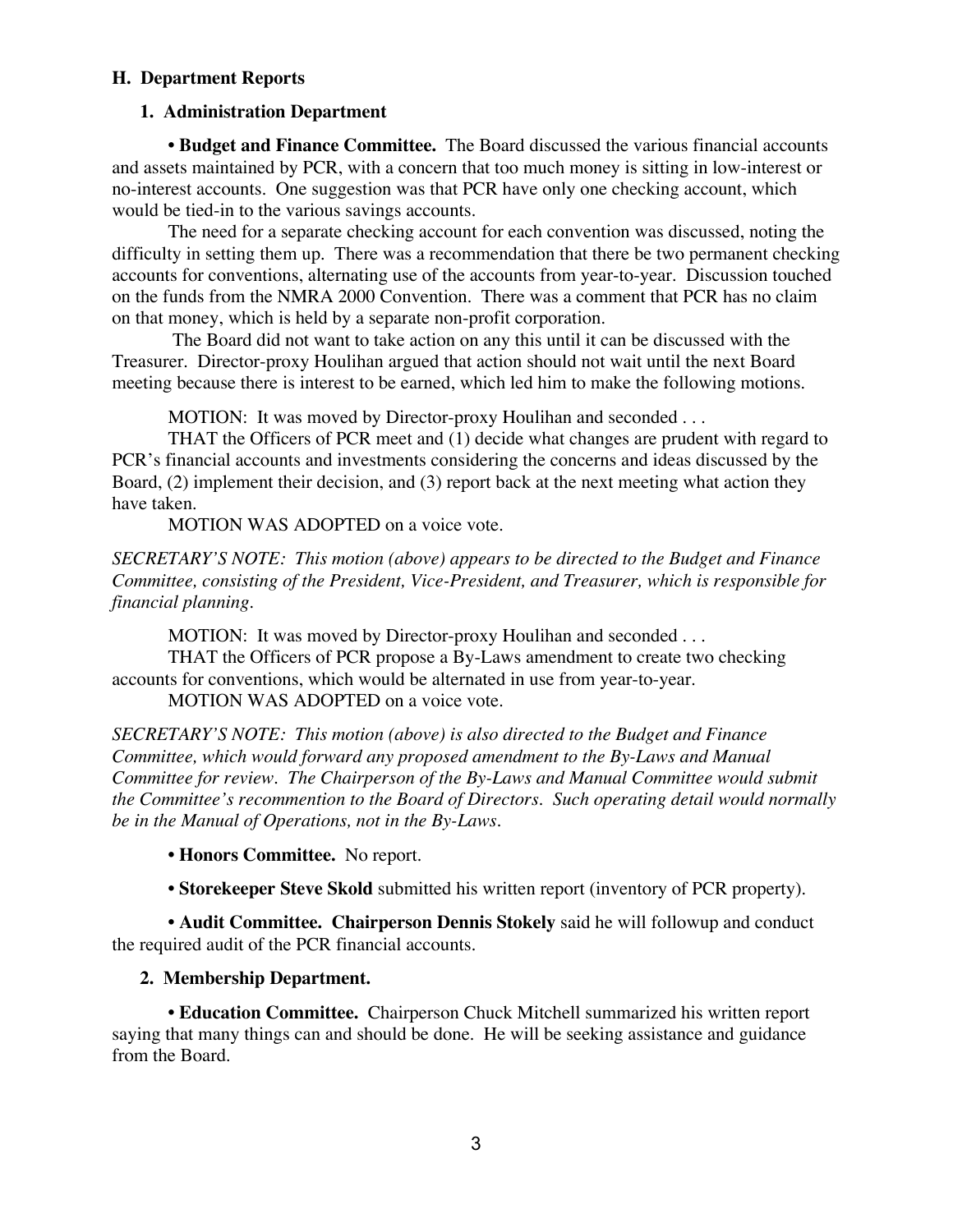**3. Publications Department.** No report. Director Moore-Campagna said Department Manager Gus Campagna is preparing a breakdown of costs of publishing the Branch Line and maintaining the website.

**4. Convention Department. Manager Dennis Stokely** handed out his written report and presented an overview of upcoming conventions, followed by individual reports.

• **2007 Convention "Suntan Special" at Santa Cruz:** Chairperson Kevin Hurley submitted his final report to the Board and described the special features that made it a unique event. There were 49 first-timers. The trainride/banquet, included with the registration, was a real plus. They found it very important that the convention website be kept up-to-date. Manager Stokely described the convention as a "roaring success."

• **2008 Convention "Sierra Memories" at Fresno:** Chairperson John Houlihan provided an update on planning and preparations for the convention at the Ramada University in Fresno, April 30 to May 4, 2008.

**• 2009 Convention at Fremont:** Dennis Stokely presented a proposal for a convention at the Marriott Hotel in Fremont, sponsored by the Coast Division. Chuck Mitchell is the Chairperson of the Convention Host Committee and has already recruited most of the committee members.

MOTION: It was moved by Director Moore-Campagna and seconded . . .

THAT the proposal for the 2009 PCR Convention at the Marriott Hotel in Fremont, April 15-19, 2009, as presented by Convention Department Manager Dennis Stokely, be approved. MOTION WAS ADOPTED on a voice vote.

• **2010 and 2011 Conventions:** Redwood Empire Division cannot find a reasonable convention facility nor a chairperson, and will not be submitting a proposal for 2010. Manager Stokely said alternatives are being explored. Maybe switch with Coast Division (scheduled for 2011) and then do a stripped-down convention in 2011 just ahead of the NMRA Convention in Sacramento. There is also some interest in a joint convention with PNR in Oregon which could involve Redwood Empire Division's support.

**5. Contest Department. Manager Bill Scott** reported that they are working on being able to fill out contest forms online.

**6. Achievement Program Department.** No report.

**7. Non-Rail Activities Department. Manager Mary Moore-Campagna** said planning for the 2008 Convention in Fresno is well underway. She plans to continue to offer a quality convention program to attract new people. Sally Bird will be in charge at Fresno.

#### **I. Unfinished Business**

1. **PCR website.** Director Alexander reported on a review of the PCR website and its links to the Division websites. Improvements and updating need to be considered. An ad-hoc committee will continue the review and bring back a list of options and alternatives to the next Board meeting.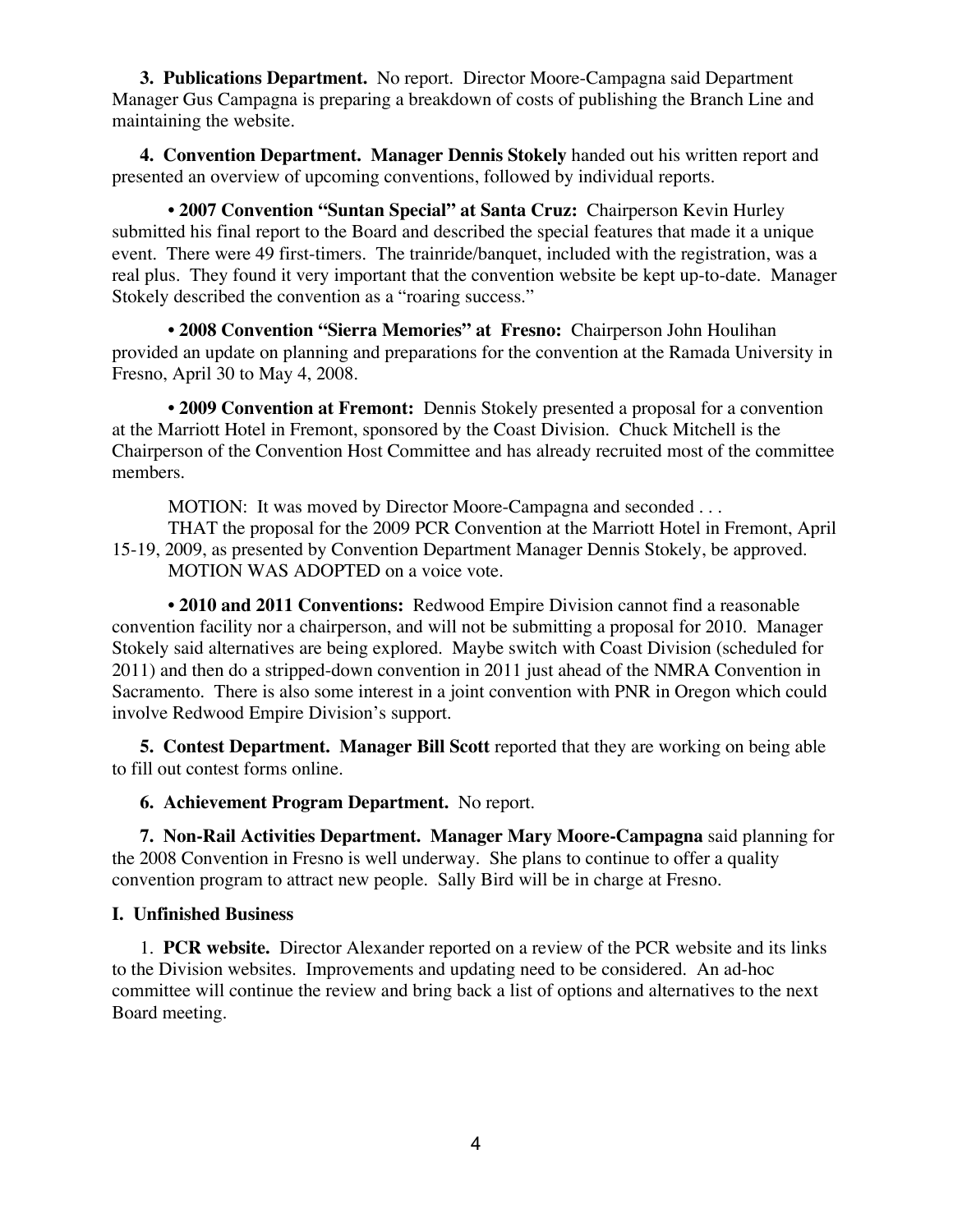## **J. New Business**

**1. LDSIG & OpSIG Meeting, Santa Clara, Jan. 26-27, 2008.** In September, Seth Neumann requested that PCR co-sponsor the joint Layout Design SIG and Operations SIG Meeting in Santa Clara, January 26-27, 2008. PCR has done this for several years.

MOTION: It was moved by Vice-President LaTorres and seconded . . .

THAT the Pacific Coast Region of the NMRA co-sponsor the Layout Design and Operations SIGs Meeting at Santa Clara, January 26-27, 2008.

MOTION WAS ADOPTED on a voice vote.

**2. Boy Scouts railroad merit badge.** Brewster Bird described a Boy Scouts railroad merit badge program to be offered at the PCR convention.

**3. NMRA Rail Pass memberships and the** *Branch Line***.** Vice-President LaTorres explained that NMRA's one-time 6-month Rail Pass includes membership in the PCR but does not include the *Branch Line*, which is important for informing these new members and encouraging them to continue as a regular member and to subscribe to the *Branch Line*. He proposed that Rail Pass memberships include two issues of the *Branch Line* paid for by PCR.

MOTION: It was moved by Vice-President LaTorres and seconded . . .

THAT each Rail Pass membership in the region receive two issues of the *Branch Line* financed by PCR during the 6 months.

MOTION WAS ADOPTED on a voice vote.

## **K. Budget**

**1. Budget for FY 2008.** Treasurer Larry Altbaum submitted a proposed budget for FY 2008 prior to the meeting. There was discussion of some budget items and the Board was hesitant to approve the budget without first getting answers to their questions. Because the fiscal year begins prior to the next Board meeting, the Board decided to conditionally approve it.

MOTION: It was moved by Director Alexander and seconded . . .

THAT the Budget for Fiscal Year 2008 be approved as presented and may be adjusted if necessary at the next Board meeting.

MOTION WAS ADOPTED on a voice vote.

**L. NMRA 2011 Convention.** No report.

#### **M. Announcements.**

**1. The next Board of Directors meeting** will be on Wednesday, April 30, 2008, at 1:00 PM, at the Ramada University (hotel) in Fresno, during the "Sierra Memories" Convention.

**N. Adjournment.** On a motion by Director Moore-Campagna, President Plies adjourned the meeting at 3:50 PM.

\Respectfully submitted,

Rich Kolm, PCR Secretary